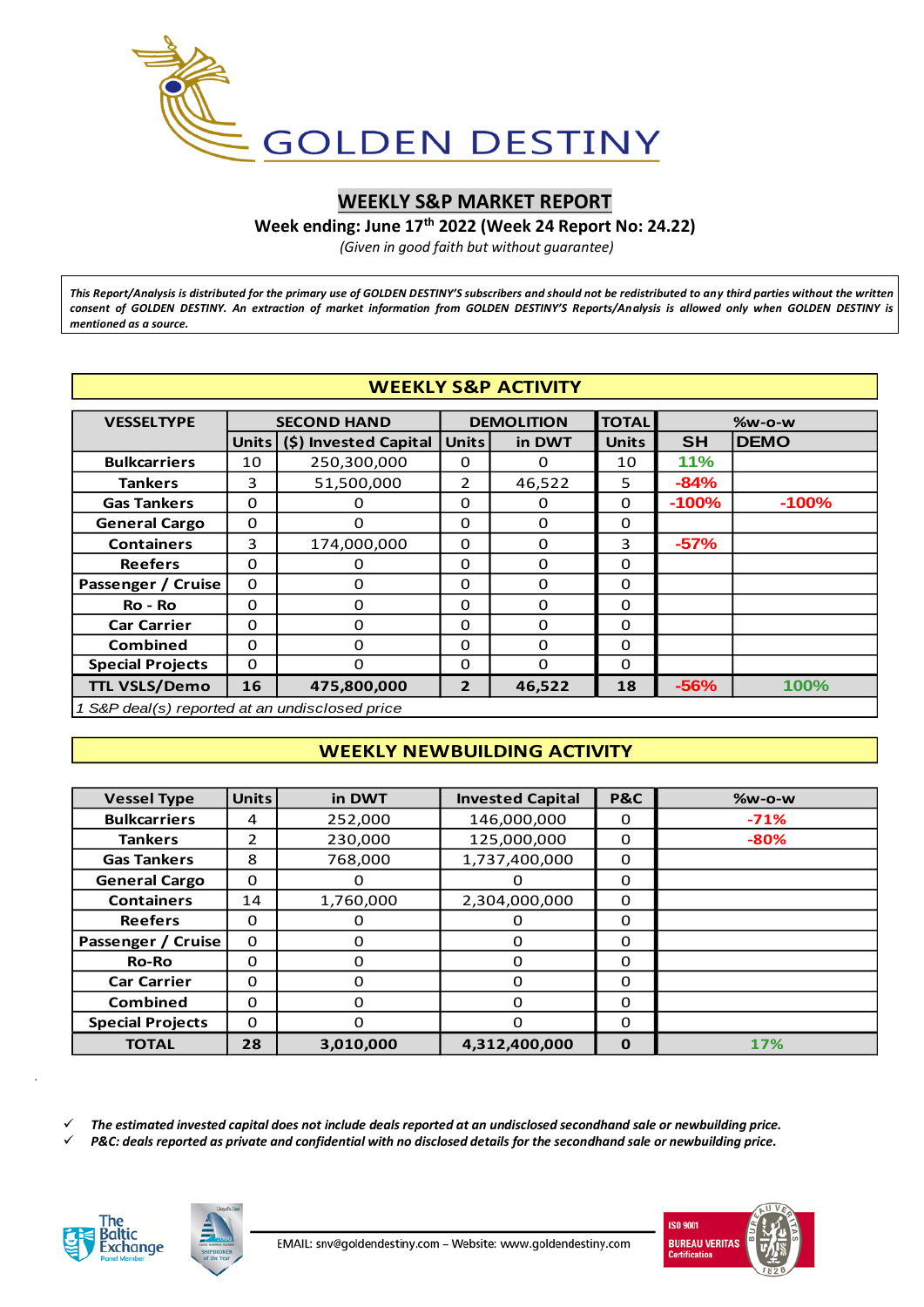|                                | SECONDHAND TONNAGE SOLD FOR FURTHER TRADING                                                                                                    | <b>GDSA</b><br><b>S&amp;P</b> |
|--------------------------------|------------------------------------------------------------------------------------------------------------------------------------------------|-------------------------------|
|                                | <b>BULK CARRIERS</b>                                                                                                                           | US\$/Dwt                      |
| <b>HL PRIDE</b>                | 179,656 DWT BLT 16 CHR 9 HO HA MAN-B&W 20,883 BHP                                                                                              |                               |
|                                | SOLD FOR ABT US \$44.3 MIL TO UNDISCLOSED BYRS                                                                                                 | 246.58                        |
| NORD LYRA                      | 82,318 DWT BLT 20 CHR 7 HO HA MAN-B&W 12,236 BHP                                                                                               |                               |
| <b>NORD LUNA</b>               | 82,308 DWT BLT 20 CHR 7 HO HA MAN-B&W 12,236 BHP                                                                                               |                               |
|                                | SOLD ENBLOC FOR ABT US \$38.50 MIL EACH TO GREEK BYRS                                                                                          | 467.76                        |
| IZABELLA M                     | 79,200 DWT BLT 11 CHR 7 HO HA MAN-B&W 15,037 BHP                                                                                               |                               |
|                                | SOLD FOR AN UNDISCLOSED PRICE TO UNDISCLOSED BYRS                                                                                              | N/A                           |
| ELIM JOYCE                     | 77,834 DWT BLT 04 CHT 7 HO HA MAN-B&W 13,604 BHP                                                                                               |                               |
|                                | SOLD FOR ABT US \$14.9 MIL TO CHINESE BYRS.                                                                                                    | 191.43                        |
| NAVIGARE BOREAS                | 61,491 DWT BLT 16 CHR 5 HO HA CR 4 x 30 T MAN-B&W 11,054 BHP                                                                                   |                               |
|                                | SOLD FOR ABT US \$29.75 MIL TO UNDISCLOSED BYRS. T/C ATTACHED                                                                                  | 483.81                        |
| <b>BAO PROGRESS</b>            | 56,729 DWT BLT 11 CHR 5 HO HA CR 4 x 30 T MAN-B&W 12,889 BHP                                                                                   |                               |
|                                | SOLD FOR ABT US \$17.6 MIL TO UNDISCLOSED BYRS                                                                                                 | 310.25                        |
| <b>CYGNUS</b>                  | 50,820 DWT BLT 09 JPN 5 HO HA CR 4 x 30 T MAN-B&W 10,550 BHP                                                                                   |                               |
|                                | SOLD FOR ABT US \$15 MIL TO GERMAN BYRS                                                                                                        | 295.16                        |
| <b>ANNE METTE BULKER</b>       | 38,118 DWT BLT 12 JPN 5 HO HA CR 4 x 30 T MAN-B&W 9,219 BHP                                                                                    |                               |
|                                | SOLD FOR ABT US \$23 MIL TO TURKISH BYRS                                                                                                       | 603.39                        |
| ANSAC COLUMBIA                 | 37,993 DWT BLT 17 JPN 5 HO HA CR 4 x 30.5 T MAN-B&W 9,218 BHP                                                                                  |                               |
|                                | SOLD FOR ABT US \$28.75 MIL TO UNDISCLOSED BYRS                                                                                                | 756.72                        |
|                                | <b>TANKERS</b>                                                                                                                                 | US\$/Dwt                      |
| NORDIC MOON                    | 160,200 DWT BLT 02 KRS DH 12 TNKS COILED OIL CAP. 167,261 CBM B&W 25,321 BHP<br>SOLD FOR ABT US \$16 MIL TO UNDISCLOSED BYRS.SS/DD DUE 08/2022 | 99.88                         |
| <b>SOPHIE SCHULTE</b>          | 115,583 DWT BLT 05 JPN DH 12 TNKS COILED OIL CAP. 124,637 CBM MAN-B&W 18,421 BHP                                                               |                               |
|                                | SOLD FOR ABT US \$19.5 MIL TO TURKISH BYRS                                                                                                     | 168.71                        |
| <b>SEA BEECH</b>               | 106,138 DWT BLT 03 JPN DH 12 TNKS COILED OIL CAP. 114,413 CBM B&W 16,640 BHP<br>SOLD FOR ABT US \$16 MIL TO UNDISCLOSED BYRS                   | 150.75                        |
|                                |                                                                                                                                                |                               |
|                                | <b>CONTAINERS</b>                                                                                                                              | US\$/Teu                      |
| AGAMEMNON<br><b>ARCHIMIDIS</b> | 103,772 DWT BLT 07 KRS 8,266 TEU WARTSILA 93,323 BHP<br>103,717 DWT BLT 06 KRS 8,266 TEU SULZER 93,323 BHP                                     |                               |
|                                | SOLD ENBLOC FOR ABT US \$64.50 MIL EACH TO UNDISCLOSED BYRS.                                                                                   |                               |
|                                | T/C ATTACHED UNTIL FEB 2024                                                                                                                    | 7,803                         |
| <b>IRENES RAINBOW</b>          | 39,382 DWT BLT 06 KRS 2,824 TEU MAN-B&W 34,300 BHP                                                                                             |                               |
|                                | SOLD FOR ABT US \$45 MIL TO FRENCH BYRS                                                                                                        | 15,935                        |

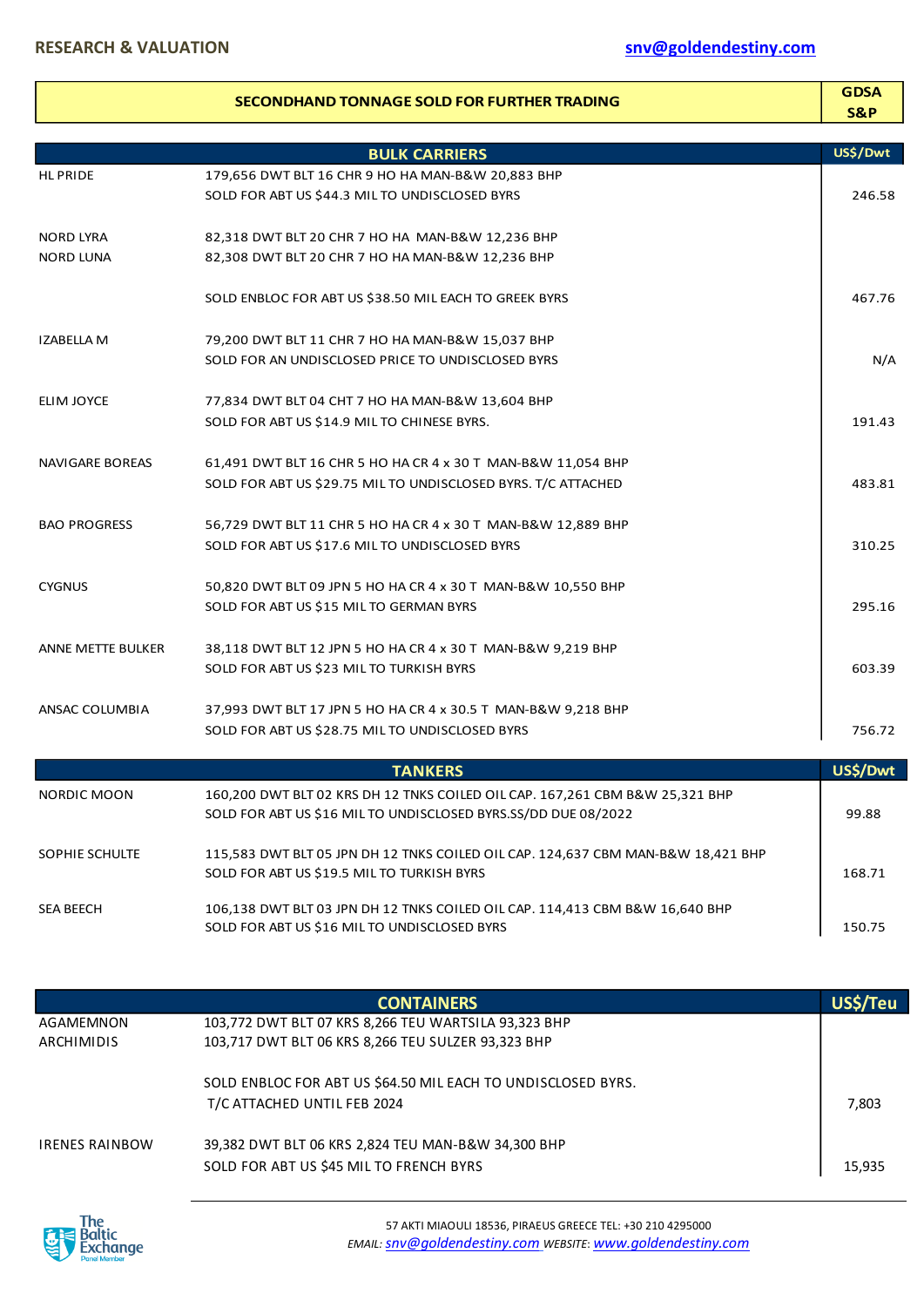# **NEWBUILDING MARKET ORDERS**

|              | <b>BULK CARRIERS</b> |            |                |                 |                |             |                |  |  |  |
|--------------|----------------------|------------|----------------|-----------------|----------------|-------------|----------------|--|--|--|
| <b>Units</b> | <b>Dwt</b>           | Contractor | <b>Country</b> | <b>Builder</b>  | <b>Country</b> | <b>Delv</b> | Price(\$)/unit |  |  |  |
|              | 63,000               | Thenamaris | GR             | Hyundai Vietnam | <b>SKR</b>     | 2025        | \$36.5 mil     |  |  |  |

|              | <b>TANKERS</b> |                   |                |                 |                |             |                |  |  |  |
|--------------|----------------|-------------------|----------------|-----------------|----------------|-------------|----------------|--|--|--|
| <b>Units</b> | Dwt            | <b>Contractor</b> | <b>Country</b> | <b>Builder</b>  | <b>Country</b> | <b>Dely</b> | Price(\$)/unit |  |  |  |
|              | 115,000        | Thenamaris        | GR             | Hyundai Vietnam | <b>SKR</b>     | 2025        | $$62.5$ mil    |  |  |  |
| LR2 tankers  |                |                   |                |                 |                |             |                |  |  |  |

| LR2 tankers |
|-------------|
|             |

|                                     |                                     |                              | <b>GAS TANKERS-LNG</b> |                |                |             |                |  |  |  |
|-------------------------------------|-------------------------------------|------------------------------|------------------------|----------------|----------------|-------------|----------------|--|--|--|
| <b>Units</b>                        | Dwt                                 | <b>Contractor</b>            | <b>Country</b>         | <b>Builder</b> | <b>Country</b> | <b>Dely</b> | Price(\$)/unit |  |  |  |
|                                     | 96,000                              | Maran Gas                    | GR                     | <b>DSME</b>    | <b>SKR</b>     | 2026        | \$233.7 mil    |  |  |  |
| 174,000 cbm.                        |                                     |                              |                        |                |                |             |                |  |  |  |
| 4                                   | 96,000                              | H Line/Pan Ocean/SK Shipping | <b>SKR</b>             | <b>DSME</b>    | <b>SKR</b>     | 2025        | \$210 mil      |  |  |  |
| 174,000 cbm. On behalf of Qatar LNG |                                     |                              |                        |                |                |             |                |  |  |  |
| ∍                                   | 96,000                              | Knutsen                      | <b>NOR</b>             | <b>DSME</b>    | <b>SKR</b>     | 2025        | \$215 mil      |  |  |  |
|                                     | 174,000 cbm. On behalf of Qatar LNG |                              |                        |                |                |             |                |  |  |  |

|              |                            |                     | <b>CONTAINERS</b> |                |            |      |                |
|--------------|----------------------------|---------------------|-------------------|----------------|------------|------|----------------|
| <b>Units</b> | <b>Dwt</b>                 | Contractor          | Country           | <b>Builder</b> | Country    | Dely | Price(\$)/unit |
| 2            | 240,000                    | Doun Kisen          | <b>JPN</b>        | Imabari        | JPN        | 2025 | \$260 mil      |
|              | 23,000 TEU.LNG fuelled     |                     |                   |                |            |      |                |
|              | 240,000                    | Nissen Kaiun        | <b>JPN</b>        | Imabari        | <b>JPN</b> | 2025 | \$260 mil      |
|              | 23,000 TEU.LNG fuelled     |                     |                   |                |            |      |                |
|              | 240.000                    | Shoei Kissen Kaisha | <b>JPN</b>        | Imabari        | <b>JPN</b> | 2025 | \$260 mil      |
|              | 23,000 TEU.LNG fuelled     |                     |                   |                |            |      |                |
| 6            | 80.000                     | CMA CGM             | <b>FR</b>         | Hyundai Samho  | <b>SKR</b> | 2025 | \$124 mil      |
|              | 8,000 TEU.Methanol fuelled |                     |                   |                |            |      |                |
| 4            | 80,000                     | <b>MSC</b>          | SW                | K Shipbuilding | <b>SKR</b> | 2025 | \$130 mil      |
|              | 8,000 TEU.LNG dual fuelled |                     |                   |                |            |      |                |

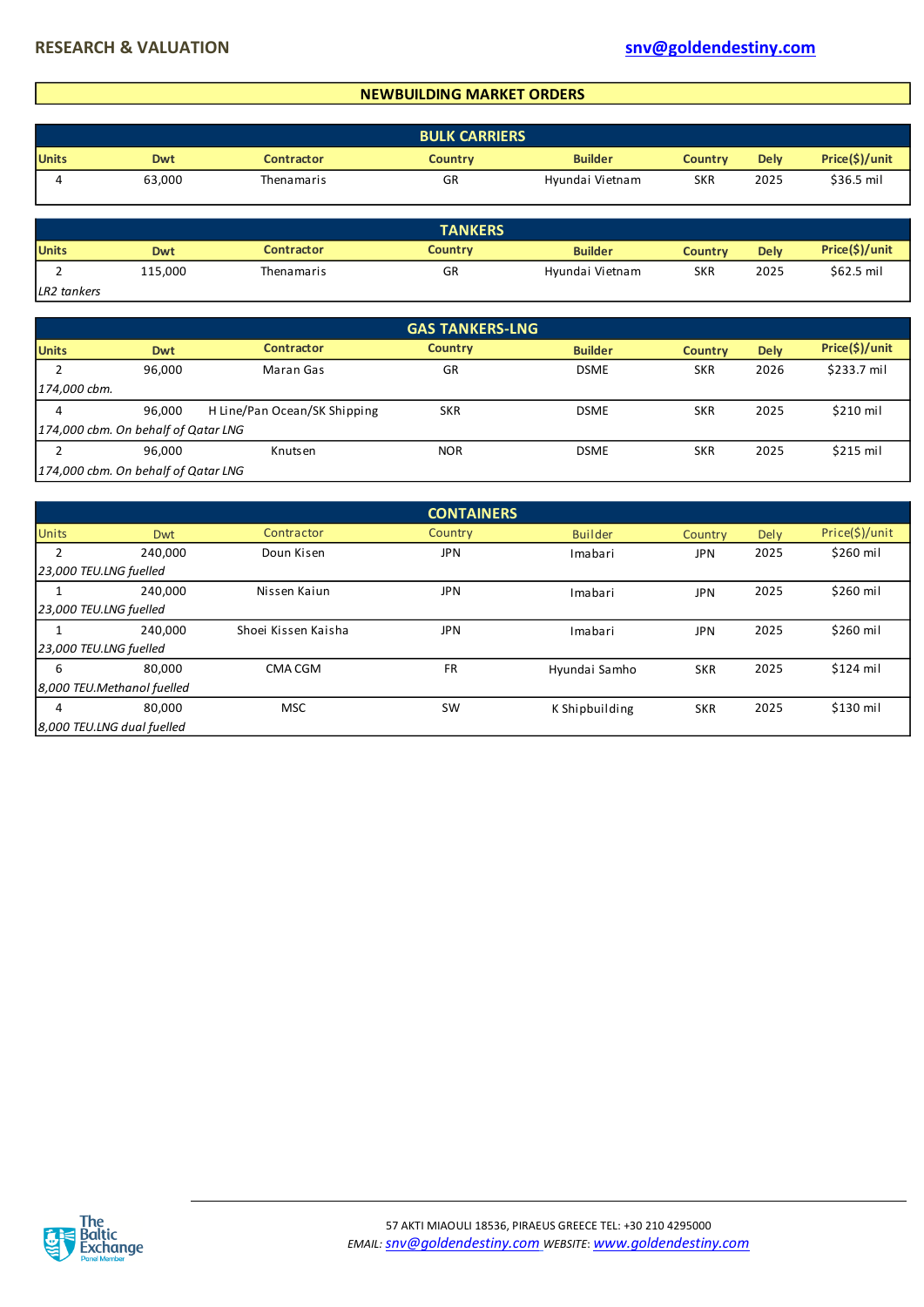### **DEMOLITION MARKET**

# **WEEKLY DEMOLITION ACTIVITY PER VESSEL TYPE**

| <b>VESSEL TYPE</b>      | <b>WEEK 24-2022</b> |          | <b>WEEK 23-2022</b> |             | <b>DEMOLITION ACTIVITY</b> |
|-------------------------|---------------------|----------|---------------------|-------------|----------------------------|
|                         |                     |          |                     |             | <b>%w-o-w</b>              |
|                         | <b>Units</b>        | in DWT   | <b>Units</b>        | in DWT      | in No. of Units            |
| <b>Bulkcarriers</b>     | 0                   | 0        | 0                   | 0           |                            |
| <b>Tankers</b>          | $\mathfrak{p}$      | 46,522   | 0                   | O           |                            |
| <b>Gas Tankers</b>      | 0                   | 0        | 1                   | 64,991      | $-100%$                    |
| <b>General Cargo</b>    | 0                   | $\Omega$ | 0                   | 0           |                            |
| <b>Containers</b>       | 0                   | 0        | 0                   | 0           |                            |
| <b>Reefers</b>          | 0                   | 0        | 0                   | 0           |                            |
| Passenger / Cruise      | 0                   | 0        | 0                   | $\mathbf 0$ |                            |
| Ro-Ro                   | 0                   | 0        | 0                   | $\Omega$    |                            |
| <b>Car Carrier</b>      | 0                   | 0        | 0                   | $\Omega$    |                            |
| Combined                | 0                   | 0        | 0                   | $\Omega$    |                            |
| <b>Special Projects</b> | 0                   | $\Omega$ | 0                   | $\Omega$    |                            |
| <b>TOTAL</b>            | $\overline{2}$      | 46,522   | 1                   | 64,991      | 100%                       |

### **WEEKLY DEMOLITION ACTIVITY PER DEMO COUNTRY**

| <b>DEMO COUNTRY</b> | <b>WEEK 24-2022</b> |          | <b>WEEK 23-2022</b> |        | <b>DEMOLITION ACTIVITY</b> |
|---------------------|---------------------|----------|---------------------|--------|----------------------------|
|                     |                     |          |                     |        | $%w-o-w$                   |
|                     | <b>Units</b>        | in DWT   | <b>Units</b>        | in DWT | in No. of Units            |
| <b>Bangladesh</b>   |                     | 3,044    | 0                   | O      |                            |
| India               |                     | 0        | 0                   | 0      |                            |
| Pakistan            |                     | 0        | 0                   | 0      |                            |
| China               |                     | $\Omega$ | 0                   | 0      |                            |
| <b>Turkey</b>       |                     |          | ŋ                   | ი      |                            |
| <b>Unknown</b>      |                     | 43,478   |                     | 64,991 | 0%                         |
| <b>TOTAL</b>        |                     | 46,522   |                     | 64,991 | 100%                       |

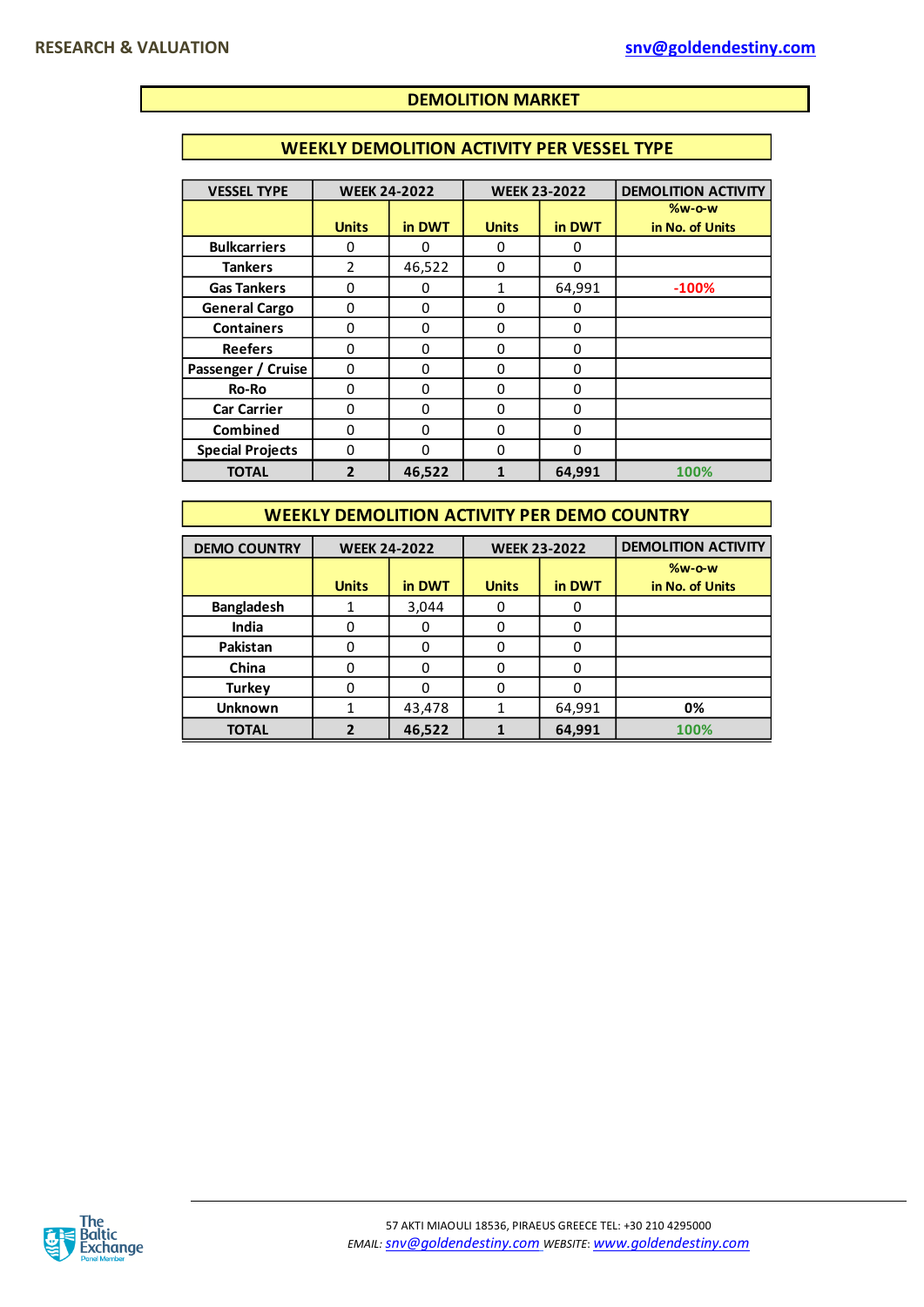# **RESEARCH & VALUATION [snv@goldendestiny.com](mailto:snv@goldendestiny.com)**

| <b>TONNAGE SOLD FOR DEMOLITION</b> |              |                |            |                          |                                |                                             |  |  |  |  |  |
|------------------------------------|--------------|----------------|------------|--------------------------|--------------------------------|---------------------------------------------|--|--|--|--|--|
| Dwt                                | <b>Built</b> | Country        | <b>LDT</b> | <b>Price</b><br>(5)      | <b>Scrap Price</b><br>$$/$ ldt | <b>Demo</b><br>Country                      |  |  |  |  |  |
| <b>TANKERS</b>                     |              |                |            |                          |                                |                                             |  |  |  |  |  |
| 43,478                             | 2009         | <b>UKRAINE</b> | 12,154     | $\overline{\phantom{a}}$ |                                | $\overline{\phantom{a}}$                    |  |  |  |  |  |
|                                    |              |                |            |                          |                                |                                             |  |  |  |  |  |
| 3.044                              | 1983         | <b>JAPAN</b>   | 1,096      | -                        | $\overline{\phantom{a}}$       | <b>BANGLADESH</b>                           |  |  |  |  |  |
|                                    |              |                |            |                          |                                | AS IS WHERE IS SKOREA. IN DAMAGED CONDITION |  |  |  |  |  |

*Note: The reported demolition sales might not reflect the current demolition market*